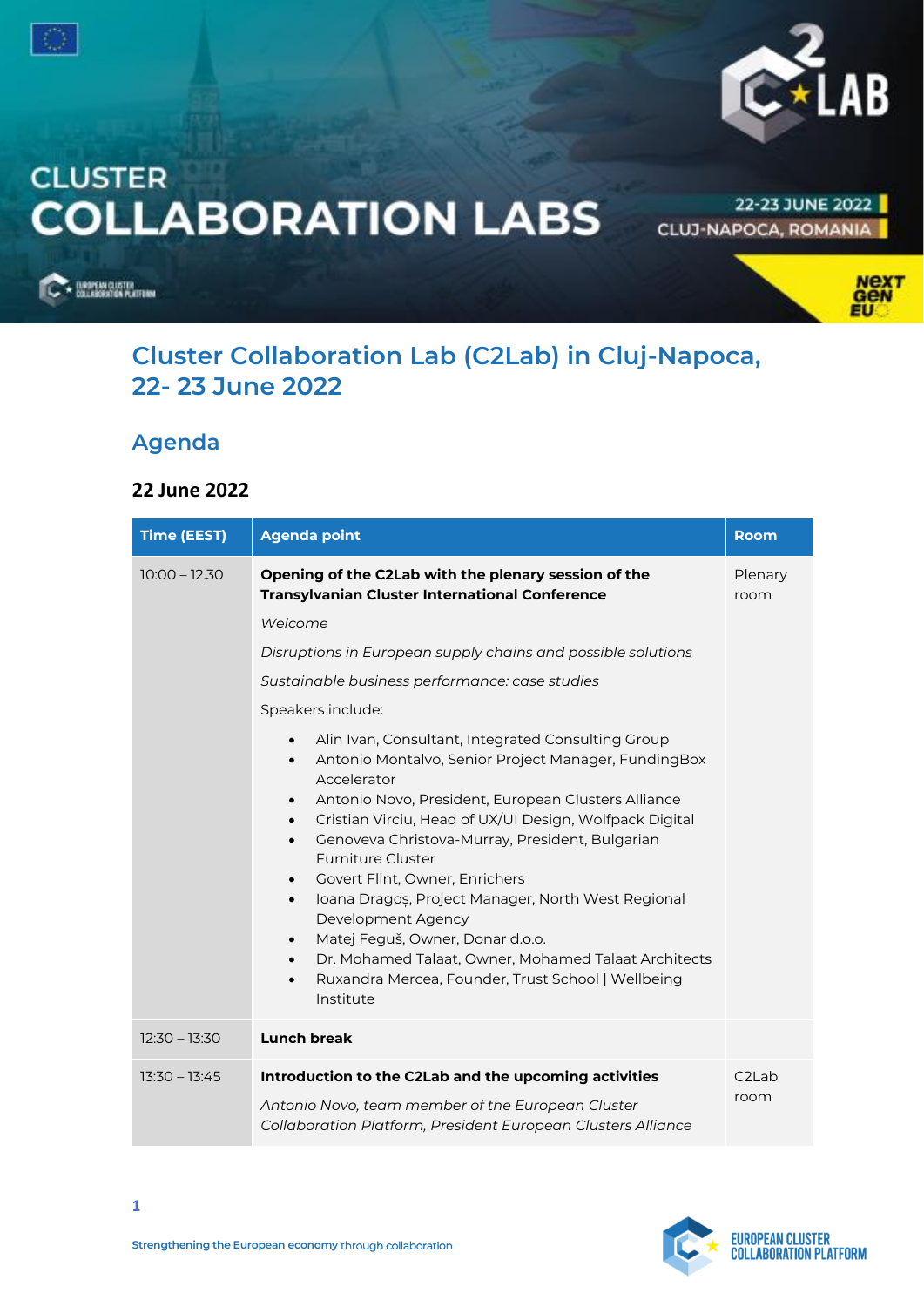

| $13:45 - 14:45$ | Securing investments and exploring funding opportunities<br>Presentation of funding schemes and discussion on private<br>investment with representatives from:<br>Karel Haegemann, JRC, European Commission<br>$\bullet$<br>Partnerships for Regional Innovation<br>Oana Buzatu, Cluj Napoca City Hall<br>$\bullet$<br>Partnership for Regional Innovation, Example Cluj<br>Tomislav Pinter, DG REGIO, European Commission<br>$\bullet$<br>Interregional Innovation Investments (I3)<br>Stephen Halligan, Danube Transnational Programme<br>$\bullet$<br>MA/JS<br>Danube Region Programme 2021-2027<br>Iva Maric, DG REGIO, European Commission<br>$\bullet$<br>Romanian Programme for Regional Development<br>Ramona Ivan, Romanian Bank Association<br>$\bullet$<br>Private Investments | C <sub>2</sub> Lab<br>room |
|-----------------|-------------------------------------------------------------------------------------------------------------------------------------------------------------------------------------------------------------------------------------------------------------------------------------------------------------------------------------------------------------------------------------------------------------------------------------------------------------------------------------------------------------------------------------------------------------------------------------------------------------------------------------------------------------------------------------------------------------------------------------------------------------------------------------------|----------------------------|
| $14:45 - 15:45$ | "Pitches": Getting to know and finding project partners<br>Short presentations from the participants about their expertise<br>and areas of interest                                                                                                                                                                                                                                                                                                                                                                                                                                                                                                                                                                                                                                       | C <sub>2</sub> Lab<br>room |
| $15:45 - 16:00$ | Coffee break                                                                                                                                                                                                                                                                                                                                                                                                                                                                                                                                                                                                                                                                                                                                                                              |                            |
| $16:00 - 17:30$ | <b>Working groups for project roadmaps</b><br>Building of the working groups and start of the group work<br>Each working group will be guided by a moderator.<br>The expert moderation team:<br>Antonio Novo, European Clusters Alliance<br>$\bullet$<br>Daniel Cosnita, Romanian Cluster Association<br><b>CLUSTERO</b><br>Flaviu Iorgulescu, Romanian Cluster Association<br>$\bullet$                                                                                                                                                                                                                                                                                                                                                                                                  | C <sub>2</sub> Lab<br>room |
|                 | <b>CLUSTERO</b><br>Kristina Šermukšnytė-Alešiūnienė, Agri-Food Lithuania<br><b>DIH</b><br>Athanasios Konstandopoulos, CHORUS cluster<br>Panos Saragiotis, CHORUS cluster<br>Daniel Acs, Union of Slovak Clusters                                                                                                                                                                                                                                                                                                                                                                                                                                                                                                                                                                          |                            |
|                 | End of Day 17:30 EEST (local time)                                                                                                                                                                                                                                                                                                                                                                                                                                                                                                                                                                                                                                                                                                                                                        |                            |

The Transylvanian Furniture Cluster is celebrating 10 years of activity with partners and friends. You are invited to join the dinner.

Contact: Valeria Manea, [valeria.manea@mobiliertransilvan.ro](mailto:valeria.manea@mobiliertransilvan.ro)